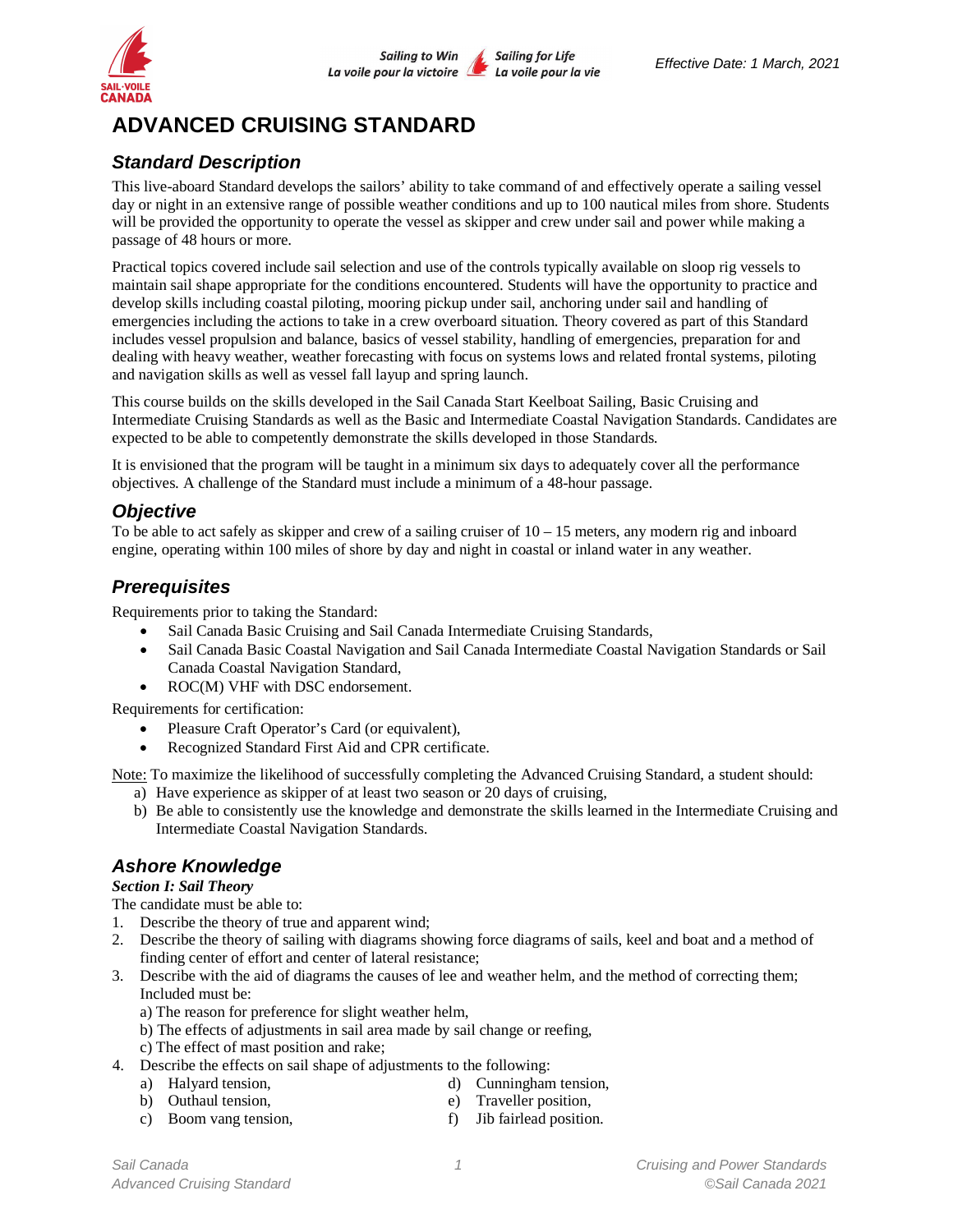### *Section II: Weather*

The candidate must be able to:

- 5. Describe the progress of a low pressure area and its associated warm and cold fronts with regard to their related winds, pressure changes, temperature changes, wind shifts and clouds and be able to use these factors to make elementary weather forecasts;
- 6. Demonstrate the ability to decode a surface level synoptic chart and describe the expected weather including forecast wind speed and direction, locations of highs, lows, fronts and their expected direction of motion;
- 7. Demonstrate an understanding of how to interpret a weather forecast in relation to expected maximum wave heights and wind gusts and related considerations when approaching land or establishing vessel route;
- 8. Give visual description of cirrus, altostratus and cumulus type clouds, and be able to describe the expected weather associated with each.

#### *Section III: Safety*

The candidate must be able to:

- 9. Apply Rules 1 through 36, 40 and 45 of the *Collision Regulations* so as to be able to recognize all lights;
- 10. Cite from memory the distress signals in Annex IV of the *Collision Regulations*;
- 11. Describe the recommended methods of grounding for lightning for:
	- a) Permanent installation, and;
	- b) Temporary installation, for those vessels not so fitted.

#### *Section IV: Use, Maintenance and Repair of Boat and Equipment*

The candidate must be able to:

- 12. Describe how to winterize candidate's vessel`s hull and equipment in local area (excluding sails and spars) and to prepare for spring launch. In locations where the vessel is afloat all year, describe yearly haul-out and overhaul;
- 13. Describe seasonal checks of sails, spars, standing rigging, and running rigging;
- 14. List the factors that adversely affect electronic navigation aids typically found on a cruising vessel, such as Radar, GPS, AIS and other electronic navigation aids aboard the vessel being used for instruction.

#### *Section V: Seamanship*

The candidate must be able to:

- 15. Describe two methods of using a second anchor to reduce swinging;
- 16. Describe:
	- a) When and how to use a trip line and anchor buoy,
	- b) Three other methods of recovering an anchor that is fouled on the bottom,
	- c) The procedures and dangers when using a breast anchor to hold a boat away from a dock or wharf;
- 17. Describe how the vessel should be handled and what remedial action should be taken when the following emergencies occur while under sail:
	- a) The vessel is dismasted,
	- b) The vessel runs aground on a lee shore;
- 18. Describe towing bridles for both disabled and towing boats and to describe precautions to be taken prior to getting underway, while getting underway, and while underway;
- 19. Describe the selection of sails for use on the vessel selected, in relation to weather, in all conditions likely to be found in the area of intended passage, and give reasons for the selections made. Include the full range of sail combinations available from full canvas to bare poles;
- 20. Describe the appropriate heavy weather precautions for the vessel selected, and describe how they are carried out. Include sail changes, use of special equipment such as safety harness, sea anchor, doubling up of gear, special checks in areas likely to chafe, storage of equipment above and below decks, checks on condition of dealing with and avoiding fatigue, selection of clothing, and schedule of watches;
- 21. Describe the actions in the vessel selected for heaving to and lying a hull;
- 22. Plan a cruise of five days with non-stop passage of 48 hours, taking into account food, watches, navigation (as per Sail Canada Standards) anchorages and alternative routes and shelters;
- 23. Describe (and where practical demonstrate) the appropriate remedial action for the following electromechanical problems:
	- a) Stoppage in the fuel supply line,
	- b) Failure of the engine's raw water pump impeller,
	- c) Defective starter motor and/ or glow plug solenoids,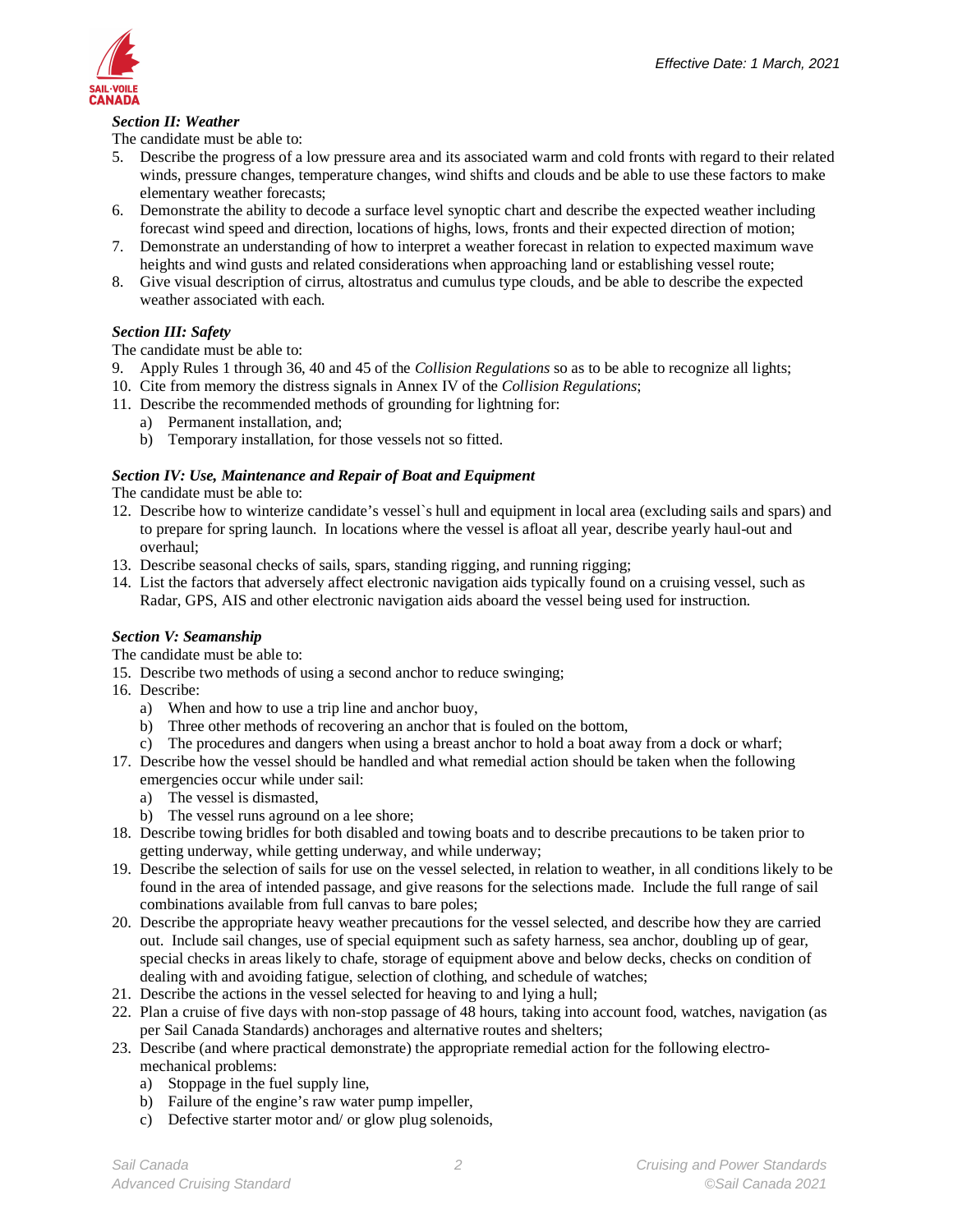

- d) Blocked or defective head,
- e) Faulty domestic water systems,
- f) Fire;
- 24. Describe when and how to carry out an oil change on the engine;
- 25. Describe how to change a fuel filter and bleed fuel supply lines for a diesel engine;
- 26. Demonstrate the use of safety harness, personal strobe light, and a 406 EPIRB;
- 27. Describe docking and leaving dock under sail;
- 28. Describe the dangers and/or risks associated with sailing in reduced visibility and at night, and procedures to minimize the identified risks and dangers;
- 29. Describe the general aspects of ballasted monohull yacht stability, including:
	- (a) Centre of gravity (CG), d) Righting moment (RM),
	-
	- (b) Centre of buoyancy (CB), e) Angle of Vanishing Stability (AVS),
	- (c) Righting lever  $(GZ)$ , f) Free surface effect;
- 

30. Discuss the stability differences between ballasted monohull yachts and unballasted multi-hull yachts including:

- (a) Sketch GZ curves for various types of vessels,
- (b) Compare and contrast the GZ curves for traditional narrow beam heavy displacement vessels and modern wide beam high volume light displacement vessels,
- (c) discuss the capabilities of the vessel used in the course.

# *Afloat Skills*

Recommended vessel should be a 10 - 15 meter, modern rigged, sloop rigged keelboat with an inboard engine.

### *Section VI: Preliminaries*

The candidate must be able to:

- 1. Check out a given boat for extended passage to include:
	- a) Soundness of hull, spars, rigging, deck hardware, sails, engine, internal systems, head, galley, stowage, safety equipment, spare parts,
	- b) Suggest needed improvements, repairs and additions to make the vessel totally seaworthy and sound.

### *Section VII: Underway*

The candidate must be able to:

- 2. Apply Rules 1 through 36, 40 and 45 of the *Collision Regulations*;
- 3. Manoeuvre under power in simulated tight conditions with high winds and/or tidal currents and dock the boat under same conditions;
- 4. Sail a vessel of the given size at an advanced level of skill, on the helm and as crew, on all points of sail;
- 5. Set and weigh anchor under sail;
- 6. Pick up and depart from a mooring buoy under sail;
- 7. Take appropriate action in the event an engine fails in various conditions (to be simulated);
- 8. Check the tune of a mast;
- 9. Rescue a swamped dinghy and, if possible, stow it on deck while underway;
- 10. Perform the following crew overboard procedures by day and night:
	- a) Triangle method under sail,
	- b) Alternative method under sail,
	- c) Williamson and Anderson turns under power;
- 11. Simulate at least two different methods of recovering a crew overboard;
- 12. Prepare and serve a hot meal while underway;
- 13. Set anchor from a dinghy;
- 14. Set a Bahamian moor;
- 15. Act as skipper and responsible crew on a live-aboard cruise including:
	- a) A continuous passage of at least 48 consecutive hours,
	- b) Preparation and execution of a night pilotage plan;
- 16. Satisfactorily demonstrate the ability to assume total command of all operations of the vessel and its crew.

### *Section VIII: Navigation*

The candidate must be able to: